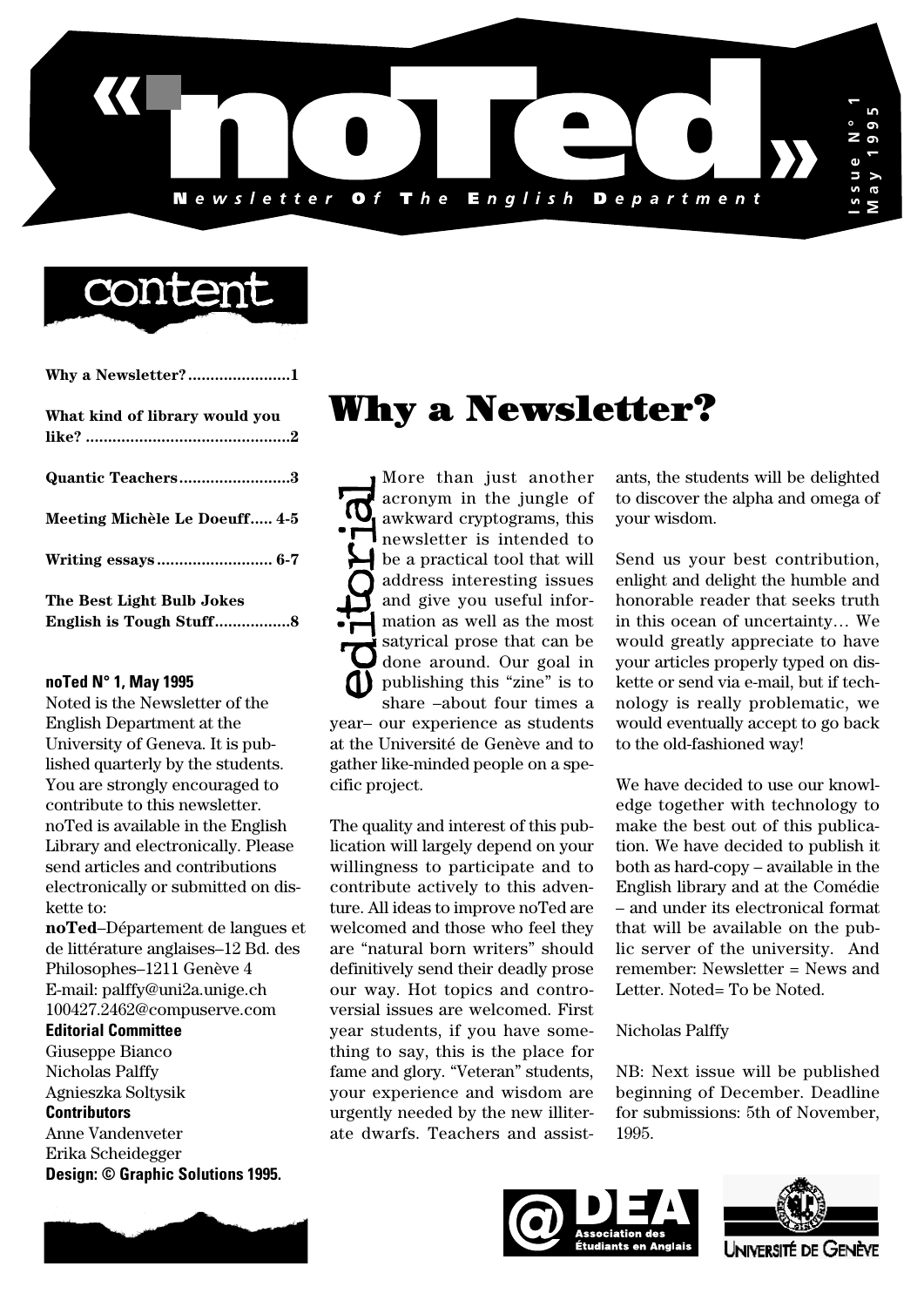# What Kind of a Library Would You Like?

Let in the life of our faculty. It role in the life of our faculty. is a place where we can study, consult references and, of course, borrow books. As you certainly know, the "Faculté des Lettres" has several libraries, but what you may not know is that there is also a "Commission des Bibliothèques" which addresses questions concerning the development of the libraries and their harmonization on issues such as opening hours and borrowing policies. This Commission is composed of two representatives from the different bodies of the faculty (that is students, "corps intermédiaire", "corps professoral" and librarians) as well as the administrator, the head-librarian and a vice-dean of the faculty.

I am a member of this Commission, representing the students, and during our last meeting I heard proposals which really scared me. Many members of the Commission believe that the primary role of our libraries is to be devoted to consultation while the BPU should be a lending library. For this reason and to discharge supervisors, they want to restrict the possibility of borrowing books from our libraries! Four ways to reach this goal have been thought of:

1. to shorten the length of the borrowing (which is currently one week);

2. to cut down the numbers of books which can be borrowed at the same time (the present limit is four books);

3. to install borrowing times outside of which one could not borrow books (now we can borrow books anytime when the library is open); 4. to reduce the categories of books which can be borrowed (the present restricted categories include mainly

reference books, books on reserve shelves and precious books).

Apparently the first proposal has already been ruled out as not resolving anything, given that books do not seem to be returned within the deadlines anyway.

The second proposal would prevent us from borrowing more than two or three books at the same time from the faculty libraries as a whole. Nowadays we can in effect borrow four books from each library as there is no coordination



between the libraries. But this will be over when the borrowing procedure is computerized.

The third proposal, to have borrowing hours, will create difficulties for everyone and specially for those who have other activities besides their studies, such as a parttime job or family obligations, and might not easily manage to come to the library at the required times.

Last but not least, the fourth proposal would prevent us from borrowing books of certain kinds. The present suggestion is to forbid the borrowing of literary works. We would have to read them in the library, or to find other libraries which would accept that we borrow from them or to buy the books ourselves. There might be enough English language book stores in Geneva to find the books we want, but think of languages such as Japanese or Chinese! As for buying the books, we all know the delays when we order books from as close as Great Britain, not to mention the United States.

 $\mathbf{W}$ e might have to chose between one of these four proposals or between a combination of them. Which one would you rather have? If it is the introduction of borrowing hours, which schedule would you find advisable? If it is a reduction of the categories of books, would you prefer borrowing literary works or critical texts? Do you have any other suggestions?

I need your help and your support! Give me your ideas, suggestions and arguments to insure that our libraries remain not only consultative but also lending libraries in the best possible conditions for all of us. My observations will bear more strength if I can state that they are not only my own, but are representative of the students, my task is to transmit anything you want to say to the "Commission des Bibliothèques". If you have any comments, suggestions or questions, or want to become a member of this commission, do not hesitate to call me (022/798 49 68), to write to me:

(5, ch. des Préjins, 1218 Grand-Saconnex) or to drop a note in the pigeonhole labeled "ADEA/ Commission Mixte" in the English Department, 12 Boulevard des Philosophes.

## **Anne Vandeventer**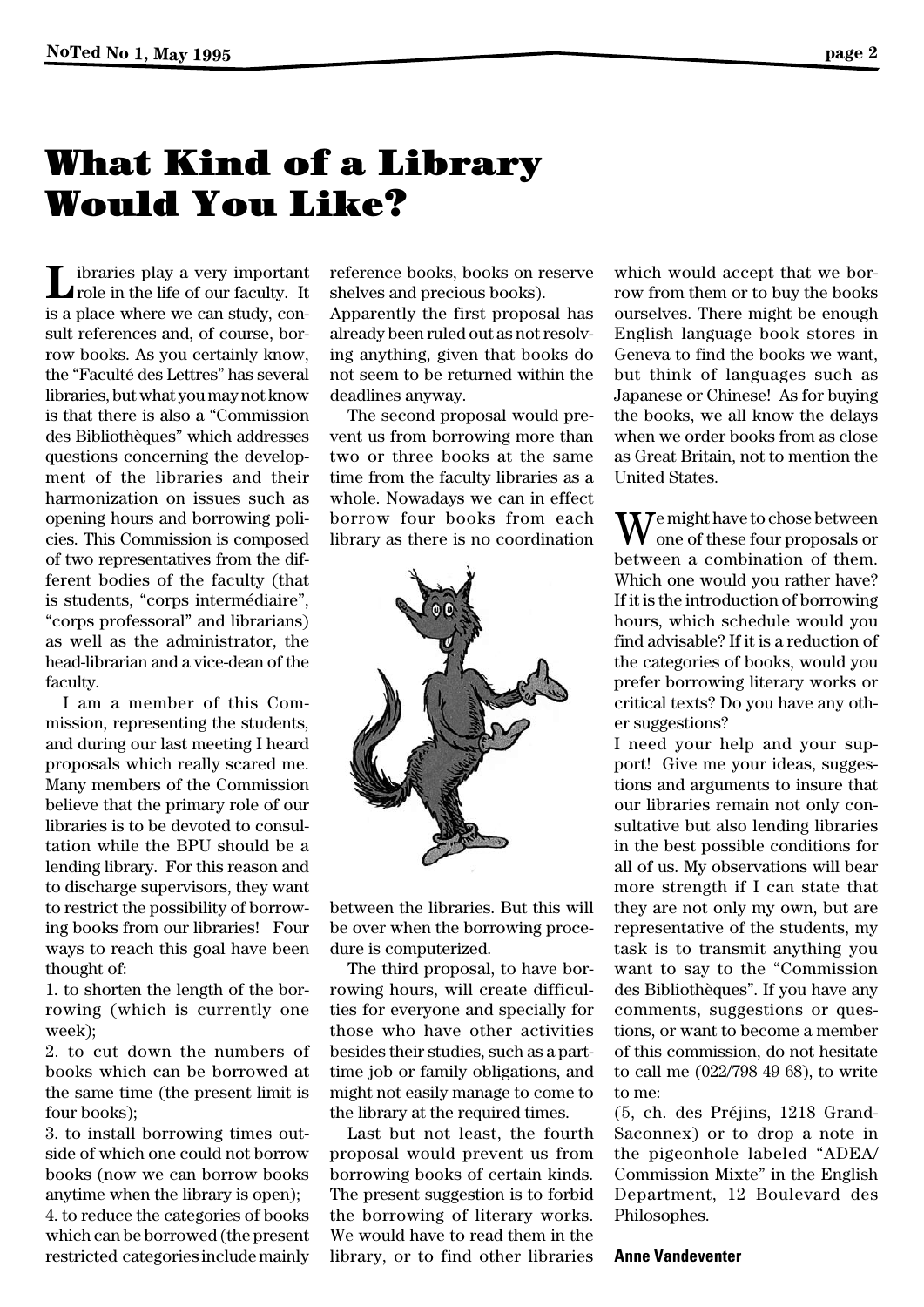# Quantic Teachers...

**A comparative analysis of the constituents and quantic properties of teachers vs stable atoms in this part of the Universe shows no real differences between the two.**

 $\sum$  eachers –like atoms– are made<br>of a core of emptiness plus a couple of old protons and neutrons, called the nucleus, and of young electrons moving in vicious circles at its periphery. Both are highly excitable in certain situations of imbalance. Teachers and atoms tend to follow an entropic way of manifesting themselves that is directly proportional to the attention an observer concentrates on them. Heisenberg's uncertainty principle is not violated: the more you give attention to that specific object, the more you influence the predictability of locating its position and speed in space. The observer is never separated from the object of attention.

Both parties interact with the opposite object. The observer – who tends to keep silent most of the time, chewing his pencil while keeping an attentive eye on the subject of his experiment –will only be vaguely aware of the amount of energy developed by the particle to prove its existence. The particle, on the other hand, regards the observer as not relevant and useful for its existence. The particle will probably say: "I utter therefore I am", while the observer will most probably say: "I'm bored, therefore there's nothing interesting in this area of the universe at this specific time".

Another aspect of the particleobserver theory becomes very problematic if we approach it from the point of view of relativity. Einstein's theory states that gravity modifies the quality and properties of time and space in specific portions of the universe. This is confirmed by strict observation. Thus, our subject of experience will modify the mood of the observer– the quality of his lost time and his inner space– according to the gravity of the subject and its location in the university. The more gravity you apply to the object of knowledge, the more deviation you'll measure in the subject of the experience.

Additionally, a teacher is the sum of elements that create a manifestation and a self actualization of its components while being able to recognize by itself that some electrical activity is produced between these components. In other words, emptiness creates the urge of consciousness around it. From a maximal activity developed in the minimal amount of time, the information emitted has to travel time and space to hit the hidden matter of ignorance that composes the university. Teachers are the rudimentary artifacts that are unfortunately necessary to provide, control and govern information between themselves and the rest of the universe, something that slowly tends to be out of fashion. In conclusion, we can say that teachers seem to appear randomly around specific sectors of the university, but when we try to measure their intellectual position and density, they become unpredictably absent from this area, an observation that should invite us to question the significance of the phenomenon.





## **NEXT YEAR...**

# **...will bring its share of changes to the department with people going and others coming:**

• Having been offered a post of professor at the University of Pennsylvania, Nida Surber is leaving the University and the city of Geneva for the lights of Philadelphia. Maître-assistante in medieval literature, she introduced many of us to the pleasure of reading Chaucer and others: we will miss her, but nonetheless wish her good luck in the States!

• Two new *assistantes* will be joining the department to teach medieval literature: Fabienne Michelet and Guillemette Bolens.

• A guest of prestige is also announced, as Professor Neil Herz from John Hopkins University will be here next year as a *professeur invité*. His classes, we are told, will be on "Literature and the City."

• Remember that the ADEA is organising the Ciné-Club, contributing to the newsletter and helping you to set up any other activity. For more information, call Alessandra, the president of the ADEA (757 48 88).

• English Studies and Comparative Literature Graduate Student Forum Swiss Universities: Present and Future, University of Geneva, 8-9 March, 1996. Send questions, suggestions, and abstracts of papers to:

Valeria Wagner, Département d'Anglais, Faculté de Lettres, 1211 Genève 4, FAX: 022 320 0497

e-mail: wagnerv@uni2a.unige.ch

## Announcement:

SUBLET available for August and September: Spacious three-room apartment near Gare Cornavin. Quiet, sunny, comfortable, and furnished including tv, video, and English books!. Sfr 1000/month. For more information, call 738.06.10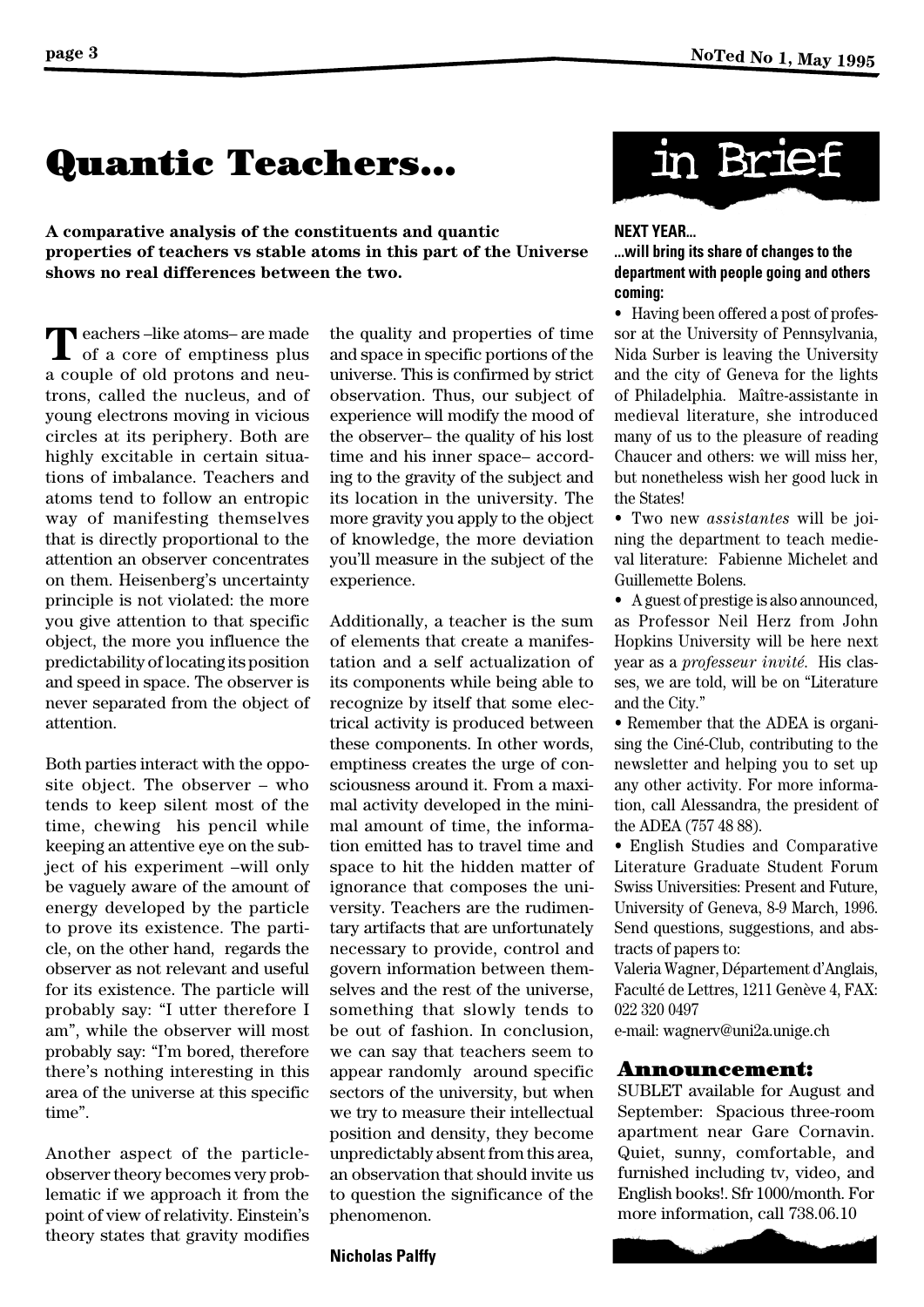**page 4**

# Meeting Michèle Le Doeuff

# **Q: Can you tell us about your projects and your methods of teaching?**

MLD: I want to go on teaching a seminar about "women and Europe" and also to carry further the theme "women and knowledges" as a necessary object for women studies. I also want to broach the small matter of the all-male social contract and the rise of the public woman. My ideas about teaching? Well, it must not be boring, and knowledge acquired should have some meaning.

# **Q: You are a researcher at the Centre National de Recherches Scientifiques (C.N.R.S.) in France. Is there a difference in working there and in Geneva, as a woman?**

MLD: Let us hope so! Life for me as a woman was not easy at the C.N.R.S. Before working there, I was a professor at the École Normale Supérieure de Fontenay1 and held many responsibilities. At the C.N.R.S, I was able to pursue my research, with no other responsibilities, but I would have liked to create my own research team. This required a promotion. But my applications to a position of "director" were always turned down, the five books I have published seemed to have no weight, while men who had published far less were elected. So I asked for some explanations and got this one, in the committee president's own hand: "we are reticent about 'feminine' work". Please notice the quotation marks. A philosopher must be able to laugh when facing tough luck, but those quotation marks were difficult to survive! Lisa Jardine suggested an apt translation for these "travaux féminins". She said that I was to be kept "in charge of needlework"!

# **Q: Do you see a difference between French Feminism and Anglo-American Feminism? How do you situate yourself?**

MLD: French feminism is not what goes under that name in America. It is not just Irigaray, Cixous and Kristeva. It is a much broader movement, still unknown to many. It started as a movement more practical than theoretical. To start with, the main thing was to have huge, informal, and at times pretty chaotic meetings, working like mutual consciousness-raising sessions. Soon, we started fighting about issues of abortion and contraception, organizing demonstrations, performing abortions, and inventing slogans such as "There is someone more unknown than the soldier: his wife". And all this as a mass movement. From these activities gradually emerged a need to rethink various issues in theory, with still an eye on practical issues concerning the position of us all, women intellectual or not.

Irigaray, Cixous and Kristeva appear to us as women with no interest for the real problems encountered by women outside the Academic walls. We were somewhat annoyed that some American Universities made up that artifact called New French Feminism as a sort of ladylike, dainty way of being a feminist or already a postfeminist. I would situate myself as a mid-Channel feminist philosopher, constantly fascinated by English feminists' singlemindedness and happy to take part in their debates, with a bit of a French accent perhaps.

**We met Michèle Le Doeuff right after her Wednesday lecture, Femmes et Savoir. The lecture didn't seem to have tired her a bit and we had the privilege and pleasure to talk with her for several hours. We hope that through this interview you, readers, can also appreciate her views, warmth and humor.** 

# **Question: A philosopher in the English Department?**

Michèle Le Doeuff: The Faculty of Letters wished to initiate women's studies and thought it would be a good thing to attach this chair to comparative literature. Indeed, comparative literature programs often welcome innovative and interdisciplinary projects. Also, I have always been an anglophile! At the end of my school days, when still in scientific track, I decided to change to a more literary direction and to become an anglicist. But this is not the end of the story, for a week later I "discovered" philosophy... Nonetheless my work focuses much on English philosophy (Thomas Moore and Bacon) and occasionally on Shakespeare. I am simply delighted the English Department is welcoming me, thirty one years after I gave up thinking of myself as an anglicist-to-be.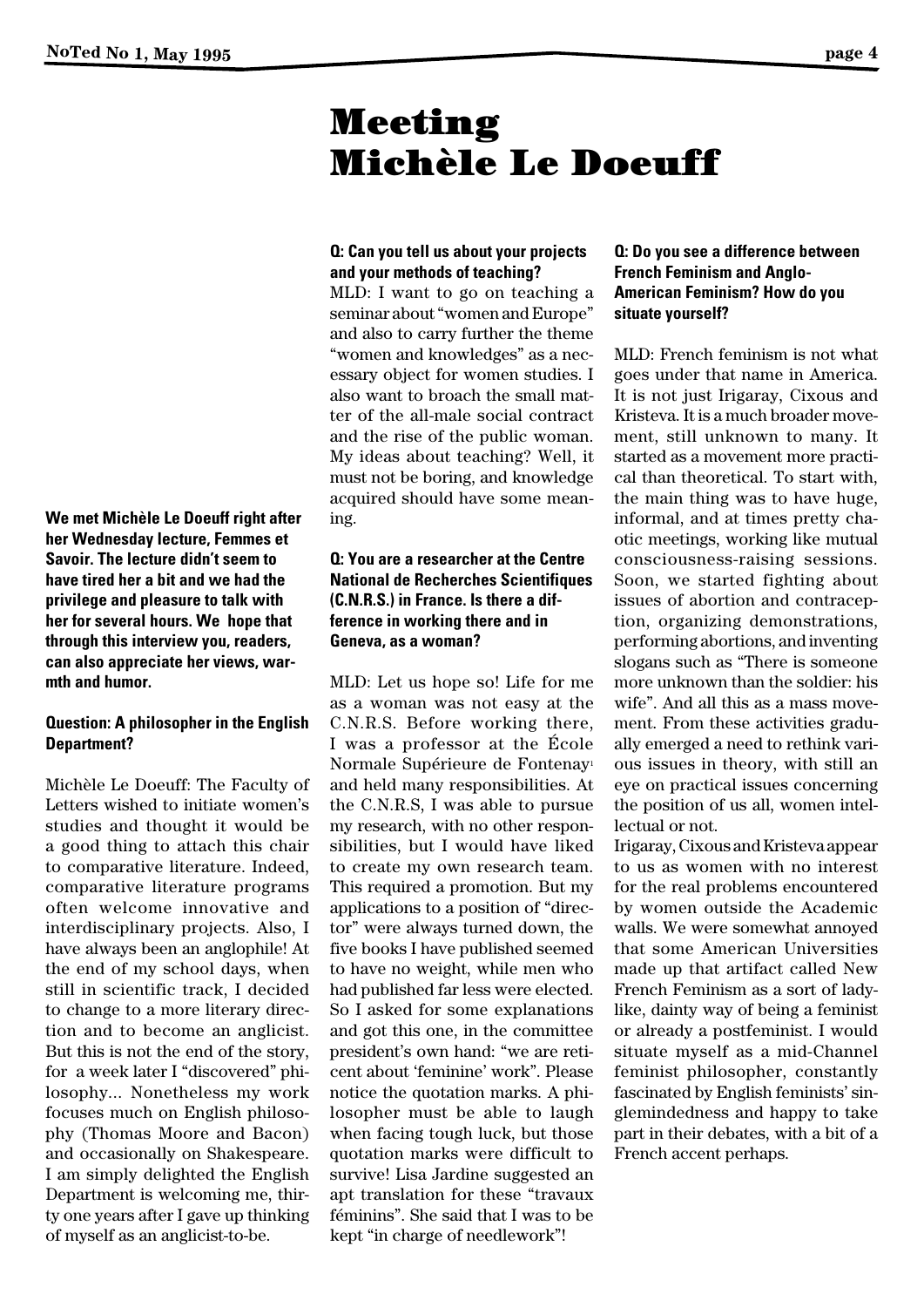**Q: Do you think European feminism is behind American feminism? Civil personal rights are not taken for granted in issues such as sexual harassment, which the French think is a joke.**

MLD: You are not telling me you have some stars and a few stripes in your pocket, or are you? Europe is not a unified country from the point of view of women's rights. Concerning sexual harassment, England has many regulations whereas in France the legislation is inadequate, to put it mildly. On the other hand, you will find "crèches" or day-care centers in France, whereas in England there are virtually none.

Matters of domestic violence change from one country to another. In the U.S., this issue is not addressed by any sound regulation, whereas Canadian law is most advanced. And you know reproductive rights are suffering a backlash in America. Therefore it is impossible to see who is behind; I just see that there is still a lot to do everywhere.

# **Q: What is the difference between the intellectual and the personal in your work?**

MLD: It's all one to me.

# **Q: What do you think about women who studied with much pleasure and then end up housewives?**

MLD: As long as women finish the university and find a job that satisfies them, there is little risk that this happens. But my view may be biased. My students at Fontenay tasted financial freedom, as they were paid during their studies. And they were virtually guaranteed a job when leaving. When you experience the pleasures of independence, it is quite unbearable to swear them off.

# **Comment: Then you could write on your curriculum: "none of my students have become housewives."**

MLD: True! But I can't take the credit for that. It was structural.

# **Q: We would now like to ask you some less serious questions: Who is your favorite actor?**

In the French Feminist movement, we had a very dear friend who was Delphine Seyrig. She was one of us, mind you. Even before the feminist movement, I was a fan of Delphine Seyrig. You don't know Delphine Seyrig? Shame on you, my dear! *L'année dernière à Marienbad*? Voilà, that's her.

We must find a way to show *Letters Home* (letters of Sylvia Plath to her mother) to students. Delphine plays the role of the mother. She was the greatest actress.

# **Q: Favorite books?**

MLD: Books? As a rule, I need libraries. But let me acknowledge a tender spot for Agatha Christie, Dorothy Sayers, Ruth Rendell, P.D. James, Val Macdermit, and all the crime queens you might imagine.

# **Q: What are your hobbies?**

MLD: When I'm not working, I'm sleeping! Sorry, – don't take that down, I was just pulling your leg. My hobbies are: chatting, gardening (the nursery where I buy my plants for my cottage in Oxford used to be by appointment of Dame Agatha Christie) and dining out.

# **Discussion reported by Agnieszka Soltysik and Erika Scheidegger.**

1) The École Normale Supérieure: six of them exist in France. Students are enrolled only after competitive exams and are paid to attend this school! (It is considered to be four times harder than University.)

#### YOU FOCUS ASK FOR EXAMPLE, I'M SUPPOSED PROBLEMS OFTEN LOOK THE SECRET IS TO BREAK MYSELF. ON READING TO READ THIS ENTIRE OVERWHELMING AT FIRST. PROBLEMS INTO SMALL, DO I EVEN THE FIRST HISTORY CHAPTER. IT LOOKS MANAGEABLE CHUNKS. CARE? SECTION? IF YOU DEAL WITH THOSE, ? IMPOSSIBLE, SO I BREAK YOURE DONE BEFORE YOU THE PROBLEM DOWN. KNOW IT.

# **Calvin & Hobbes By Bill Watterson**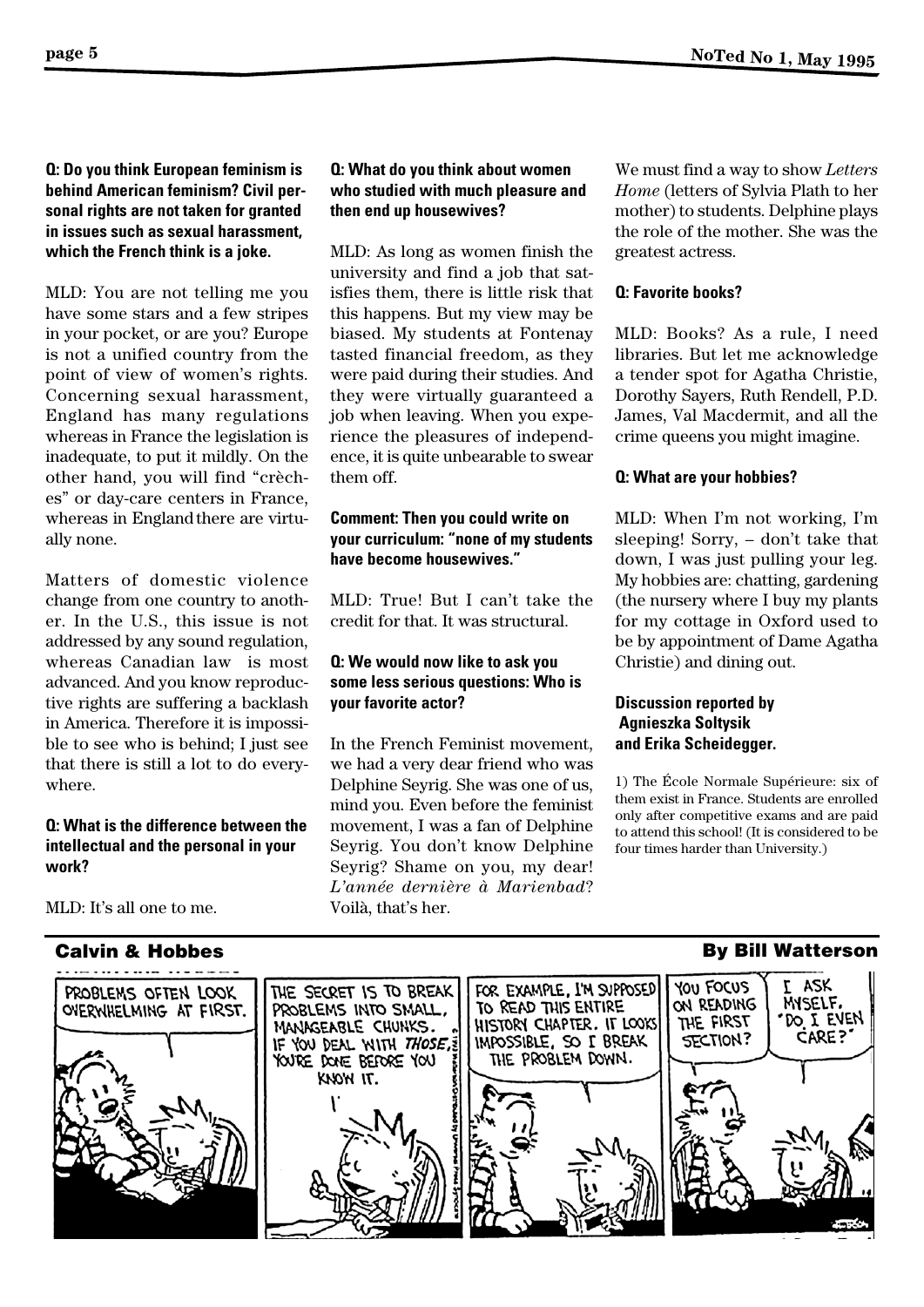## **page 6**

# Writing Essays in the English Department: A Shift from Product to Process (or, thoughts on the current AT rewrite backlog)

 $\mathbf E$  ssay writing is the single most important thing a student does at the university. Unfortunately, after the initial Analysis of Texts writing frenzy, a student's opportunities to explore ideas and construct arguments in a formal essay with serious feedback are few and far between until they confront the *mémoire.* And when they do get to write a long essay for their 2nd and 3rd year seminars, students often wish they were given clearer guidelines for going about it. So, here are some ideas and suggestions that I have given my 1st and 2nd year students, based on seven years of teaching and tutoring English composition, and updated to address specific concerns I've encountered in this department.

## **Premises**

First of all, the Golden Rule: never forget that you are writing about texts as representations. The most common error that plagues student essays is the pernicious (not to mention, confusing) habit of treating fictional places, people, and events as if they were real. This results in nonsensical analyses of characters' behavior and motivation, as if they had real private lives on some ontological level hidden beyond the words printed on paper. Common though it may be, this sort of confusion never fails to irritate and dismay your instructors, so avoiding it is essential for keeping your professional relationships with them sane and productive.

In other words, instead of spending sleepless nights worrying about whether Hamlet *really* wants to sleep with his mother, or how the play might have been different if he took some Prozac instead of a long trip to England, you should be relieved that your primary concern is only with the exact words in their unique arrangement on the pages of the book you just bought at Elm. In a sense, you need to adjust your eyes like with those MagicVision Posters, except that you want to look *at the patterns* rather than the 3D illusion "inside." Thus, instead of looking "through" the text as if it were transparent, you need to shift your attention to the dense textuality of the poems, novels, films, images, plays, and documents that you read.

## **Thesis**

The second most common and deadly problem that haunts student essays is the lack of a thesis. While not limited to them, this seems to be the special bugbear of the 1st year student, whose first gleams of consciousness of the existence of (and need for) something called a "thesis" seems to begin only when the word shows up on their marked paper next to the first paragraph, with a big urgent question mark next to it.

Students who have already grasped the elusive idea of the essay thesis will still spend several papers mastering its precise nature. Sentences that will try to pass for thesis statements and end up leading the frustrated student into pointless elaborations include: simple descriptions of the plot or theme; vague claims that try to capture the "essence" of the entire text in a single mysterious generalization; or several unrelated observations violently harnessed with misused commas or semi-colons into one schizophrenic sentence.

What a thesis is actually supposed to be, instead, is a single original idea or claim that you are making about some aspect of the text and which you can demonstrate in your argument. Please note the three distinct and important components of this defini-

tion. First of all, the thesis is "original," meaning that it is a proposition based on your own intelligently reasoned-out reading of the topic, issue, or text involved. Since a thesis is by definition *your idea*, you never need to say "I think" or "in my opinion."

Secondly, the thesis will always necessarily be on *some aspect* of the text, and not on its entirety. You obviously cannot mention *everything*  that you notice or find important or interesting in the text; an essay is not supposed to be an exhaustive study. Therefore, you must select a single focus that's specific enough to be carefully discussed, but substantial enough to be interesting.

Third, the thesis must be demonstrated (or proved) through textual evidence. This is the point of discussing structural elements, plot details, or quoting specific words or passages. Thus, you should keep in mind that you are *not* just intelligently meditating on a topic or offering a purely subjective interpretation; instead, you are trying to convince your reader that your thesis is a reasonable idea based on a careful and accurate reading of the text and supported by a logical argument.

Needless to say, thinking of the thesis will probably take most of the time you spend on the essay. A reasonable thesis will make writing the rest of the paper interesting, meaningful, and relatively easy. A weak, sloppy, or unsustainable thesis will make writing the paper into an aimless, boring, and hellish waste of time. So, it's worth your while to spend as much time as you can thinking, taking notes, trying out ideas, imagining possible arguments, writing an outline and preferably one or two drafts before finally submitting the essay. It should seem obvious that a carefully planned essay will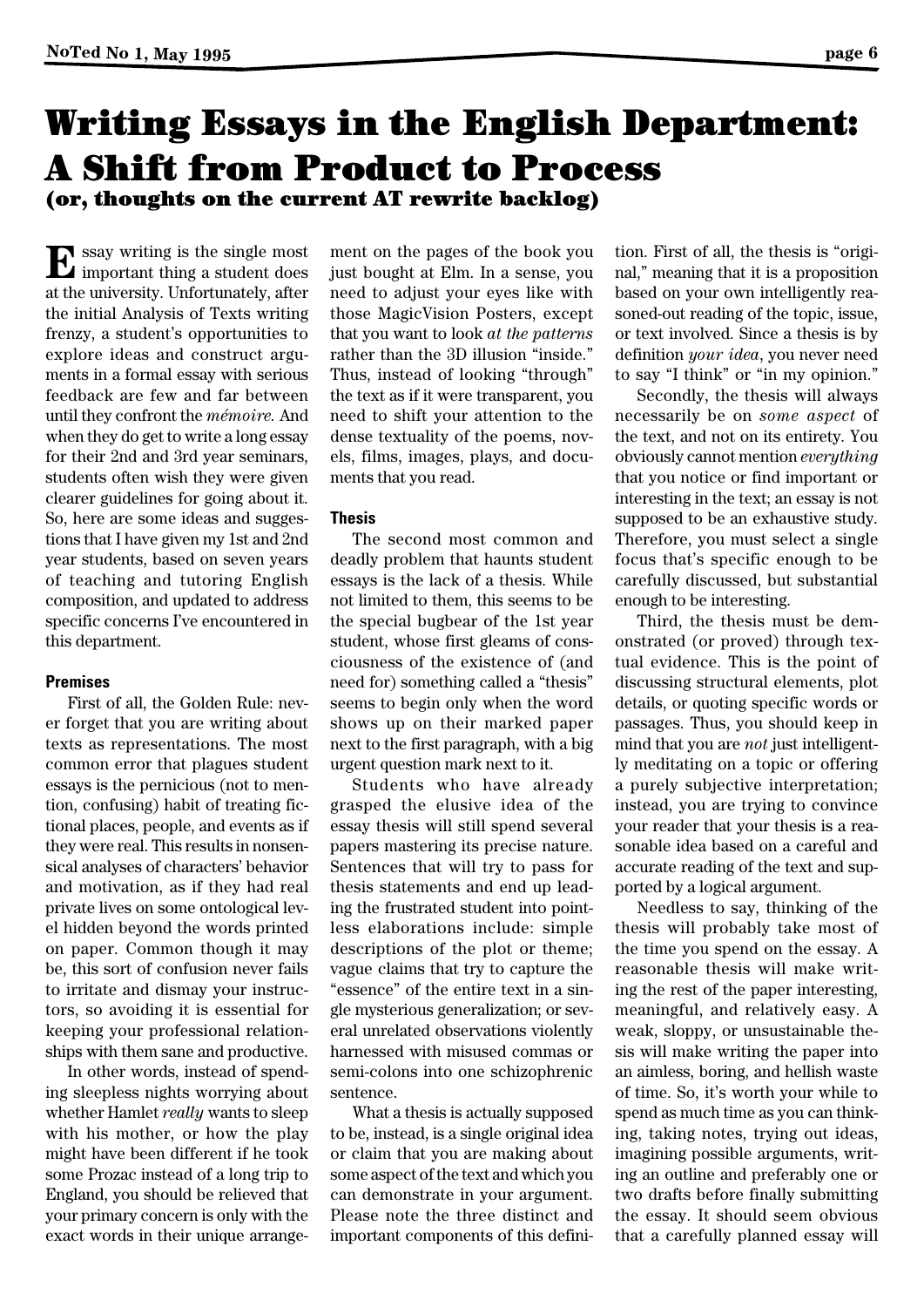always be more interesting, intellectually valuable, and satisfying than a paper you quickly threw together in one desperate burst of energy (a.k.a. "panic"). This "purgative" writing method tends to cost a great deal more time in the long run when you consider the series of unsatisfactory rewrites that it initiates, all of which are doomed from the start by the lack of substance and creativity in the original effort. Besides, I suspect that they're even more boring to rewrite than they are to read.

### **Process**

This brings me to the question of planning and revision in general. Students often labor under the misconception that writing an essay is merely a matter of expressing some ideas that are born conceptually coherent in their brains and then simply need to be clothed and presented through language. In this Platonic model of writing, essays are mental realities *before* manifesting themselves physically as linguistic matter, i.e. the words in the page. Writing itself then seems to be more a process of translation (of pre-existing mental texts into linguistic ones), and the principal concern of students becomes *expressing* these ideas. The assumption that the actual act of writing is more a matter of *expression*  than constant thinking and evaluating might explain why some papers are so tedious, shallow, and mechanical that it seems like the students had switched off their brains when they started to write.

Unfortunately, inertia is a powerful force and critical faculties are not easily reactivated once they've been disengaged. This has two even more ruinous effects: once the paper is finished, the student is only capable of imagining the most cosmetic corrections; and more insidiously, since they consider the essay the best they can do to express or "reflect" their critical thinking skills, they become personally over-invested in a text with which they have never really been intellectually engaged. As a result, they are often too embarrassed and afraid of what the paper says about *them* to give it an honest reading when it's "done."

Moreover, this model of writing is simply wrong. One of the basic premises of our current critical practice is that ideas *do not* precede language; nor does language "embody" or express ideas (like a jug holding water). Instead, we would say that texts are complex negotiations of language and ideas, which is why *reading* itself (known to YOU as "analysis of texts") is so interesting and complicated.

If we understand our own writing process also as a complex negotiation of language and ideas, we can immediately see the implications. For one thing, we need to devise a thesis and construct an argument at least partly in written form. This is why I suggest taking notes, making outlines, and trying out introductions and arguments. Since writing is itself a *process* rather than a product, we must keep our critical faculties constantly engaged. This should also make us more willing to revise entire sections and arguments, since changing one's mind is a positive part of the process rather than a symptom of confusion or flawed thinking.

## **Power**

Finally, it should be pointed out that students are working with a serious handicap when they write for the university, but this is the institution's fault rather than their own. When we talk about "authorship," we understand that the term has more than just an etymological relationship with "authority." In other words, we know that writers generally assume a position of power or authority vis \_ vis their audience. For example, a critic presumably knows more about the subject, or at least about his or her particular argument, than the reader, and it is this relationship that structures the rhetorical dimensions of the academic text.

Therefore, the beginning student's institutional activity of producing

texts for an informed and highly critical audience is obviously unnatural and extremely intimidating. This strange dynamic is probably responsible for much of the rhetorical dysfunctionality of student essays. For example, perfunctory introductions and gaps in logic or development could arise from the student's assumption that teachers already know certain things, while the frequent barrages of pointless detail probably result from students' eagerness to display the only incontestable distinction available to them, i.e. their astuteness as readers of minutiae. In short, the entire writing situation is fraught with anxiety and intellectual insecurity that inhibits the deployment of new concepts and ideas, and which is reinforced by the negative feedback their weak and timid papers inevitably elicit.

Unfortunately, beyond being aware of these factors, there is not much that can be done. Teachers can help by being as specific and constructive as possible in their feedback. For example, my own experience as a student taught me that there is no "comment" more cryptic and frustrating than the lone question mark tossed reproachfully into the margin. Moreover, students can also help themselves, for a start, by reversing the polarity of investment I just described. In other words, if you approach writing as a process of deepening your knowledge of the text, you can reduce your personal identification with it while strengthening your intellectual investment (and yield). Furthermore, if your thesis is strong and original enough, it will shift the rhetorical balance of power in your favor, since you will be bringing your teacher new insights or a fresh reading of an old familiar text. And teachers get pretty excited when this happens, a phenomenon that Mr. Palffy foregt to mention in his quantic observations. So try it, at least as an experiment.

### **Agnieszka M. Soltysik**